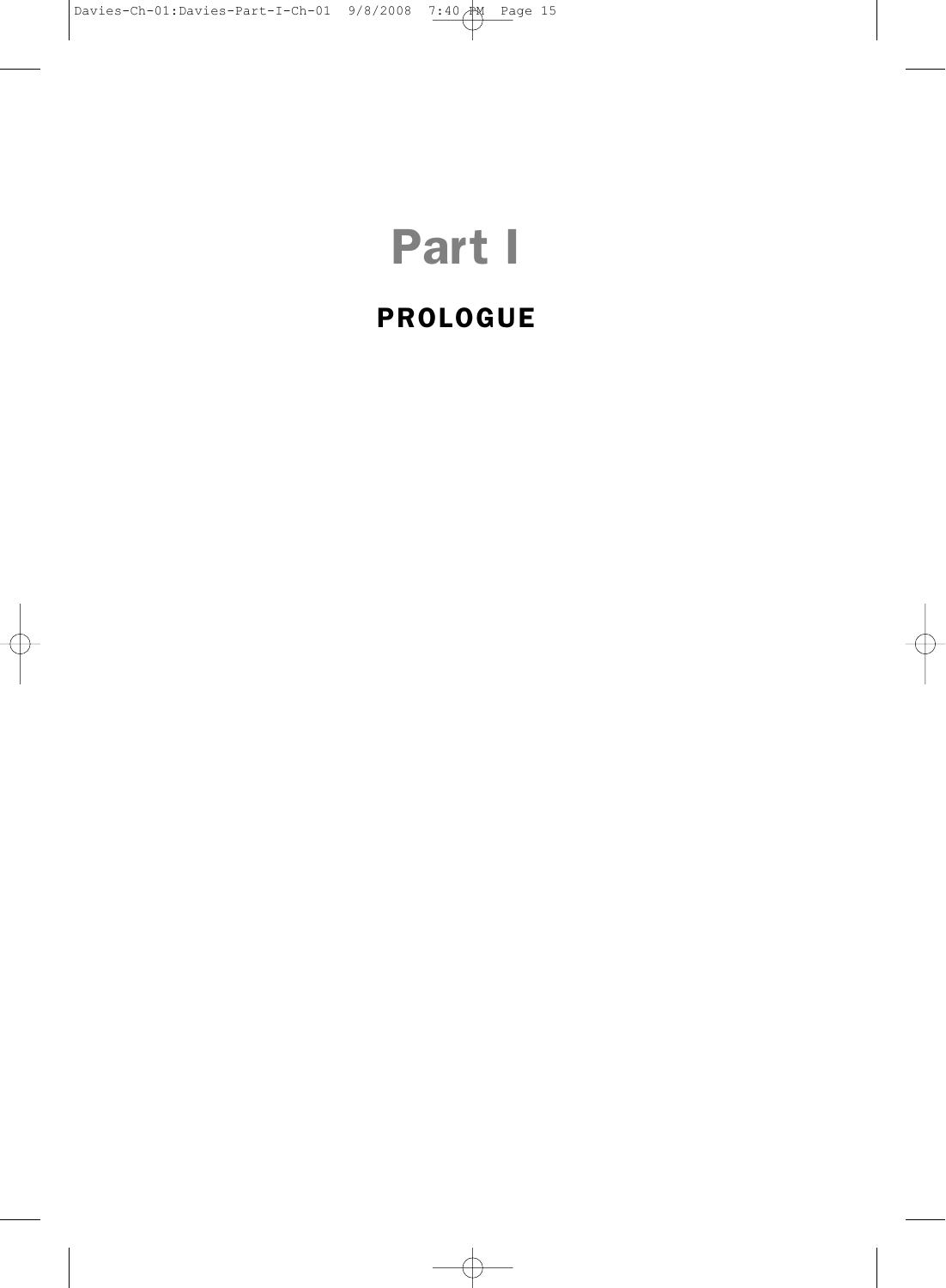$\overline{\mathcal{A}}$ 

 $\rightarrow$ 

 $\uparrow$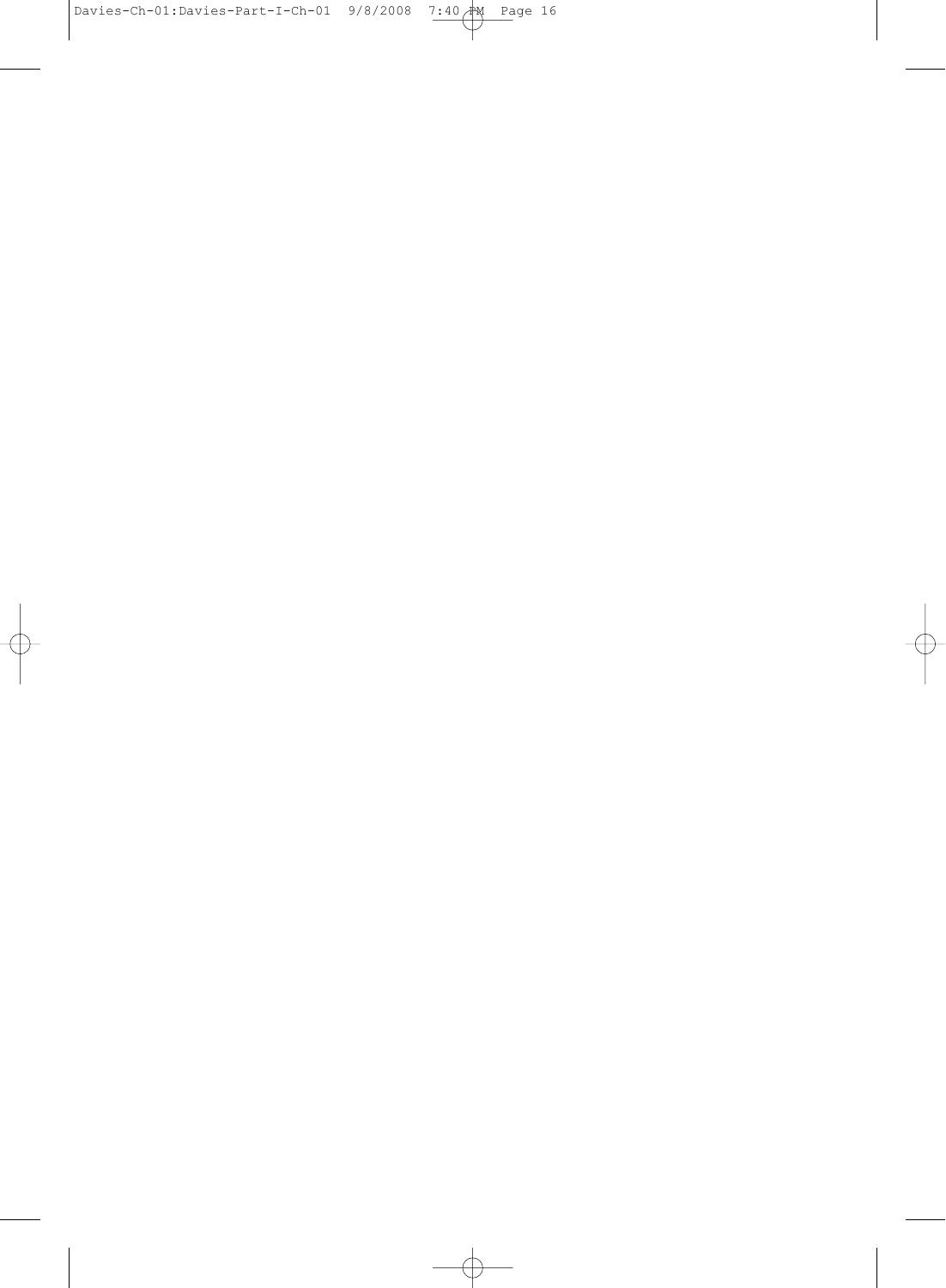## **1**

### **WHY STUDY** *URBAN* **POLITICS?**

Peter John

At its most straightforward, urban politics is about authoritative decision-making at a smaller scale than national units – the politics of the sub-national level. Examples of urban politics are a mayor's decision about what policy to follow in a city, the consequences of a neighbourhood participation exercise, or the decision of a locally important business to relocate away from an area, with a loss of jobs and income. In other words, urban is local. Of course, it is not possible to separate out neatly the local from national or even international politics as each one affects the other, particularly in an era of ever deepening global influences (Sellers, 2005); and national decision-makers affect what happens in places like cities just as local decisions have a knock-on effect higher up. But the focus of the interest is at the sub-national level with particular reference to the political actors and institutions operating there. As with all definitions in the social sciences, the context is multidimensional and the boundaries are fuzzy, but it is usually clear when a topic is primarily about urban politics and when it is not.

Urban in the dictionary means relating to a city, which denotes dense built-up areas and centres of population as opposed to rural and less populated places. Indeed, most of the study of urban politics is about cities, which mean that some writers think that urban politics is about 'the politics in urbanised communities' (Stoker, 1998: 120). But such a limitation marginalises vast tracts of non-urban areas – and the people who live and work there – and also counts out units that transcend urban areas, such as regions. In any case, it is also impossible to define where is the boundary between urban and non-urban. And what about suburban areas? Is not rural life highly urbanised in many respects? There is also a geographic bias in tshe use of language, with most researchers in Europe happy with the local politics tag, whereas the US has the urban politics definition. Probably the urban epithet is winning over, with its extensive use in the less developed world and in Asia. In Europe since the 1970s, there has been a move to replace the use of the term 'local' with 'urban' (Young, 1975; Dunleavy, 1980), partly to emulate US intellectual endeavours, but also to signal that local politics is not as a previous generation of scholars assumed it was; that is mainly about describing local political institutions and expressing the ideal of local self-government. Urban is associated with the importance of city processes, such as population movements, employment changes, and the political conflicts that arise from the intensity of economic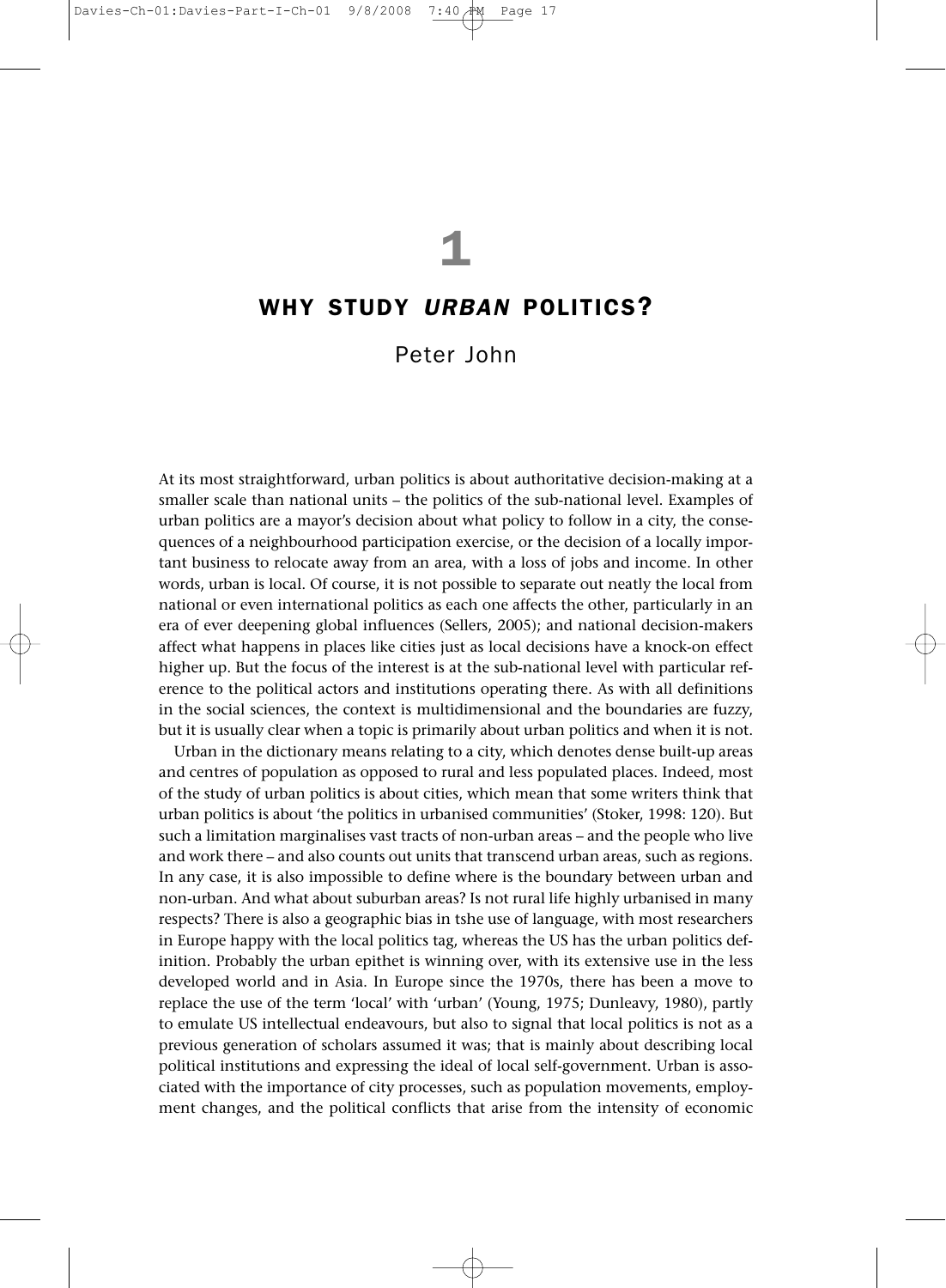••• Prologue •••

competition and ethnic diversity of many cities, something that is heightened by the increasing urbanisation of modern life across the world. So urban politics is on the one hand a description and analysis of a spatial scale of

operation, but, on the other, about the wider socio-political-economic processes associated with cities and urban areas – and is concerned with the links between the two. In part, this focus can be on the various policy problems, such as inner city deprivation or environmental damage, and possible solutions to them. But the interest is also theoretical, about how economic power and class politics play out in the city and take a particular form because of the spatial location and particular structural constraints in operation. The question of economic power and city politics goes to the heart of the classic pluralist–elitist debate in the 1950s and 1960s, which consolidated urban politics as a sub-discipline, with Dahl and his associates arguing for a description of a more open and accessible political system than their elitist counterparts, who studied the closed and high status elites who appeared to govern cities (see Chapter 2 for a detailed discussion). As Geddes demonstrates in Chapter 4, power is also central to the long-running Marxist contribution to the analysis of the power of the city, appearing in the 1970s (Pickvance, 1995; Geddes, Chapter 4 in this volume), such as in the work of Castells (1974, 1978) in Europe and Saunders (1980) in the UK, coming to prominence with the work of Harvey (1973) and Davis (1990), and continuing in more recent debates led by Cox (2001). With such a focus on the concepts, it is no surprise that philosophical takes on urban theory themselves constitute an academic industry. In fact, almost any theoretical topic can be aligned with urban politics – rational choice, post-Fordism, postmodernism are few that have been tried. The succession of theoretical edifices has been described by Dunleavy as a series of tanks lying wrecked on the academic road, each one tried, exploded and then abandoned. <sup>1</sup> Thus the urban political field is highly flexible and diverse, something that urbanists tend to like about their subject. It also makes the definitional issue rather irrelevant. As Stoker (1998) comments, what matters for definition is the practice of studying urban politics, making the topic what academics do at a particular point in time. Urban politics becomes a 'flag of convenience' allowing researchers to pursue their topic of interest.

Even if we do not wish to conflate urban with the study of cities, most urbanists tend to be fans of these places, and believe them to be interesting even if they recognise the negative side in the forms of conflict, pollution and crime. It is also no surprise that urbanists like cities as places to study and live, with their diversity of lifestyles and groups; their celebration of ethnicity; and large choice of consumption, whether it is food, the arts, clothes or housing. In that sense, most urbanists use their leisure for some enjoyable participant observation.

In spite of the attractions of cities, the 'why' question for urbanists often elicits some panic as well as self-confident justification. Urbanists are inclined to look over their shoulders at others in supposedly more exciting fields, such as international relations and global terror. Academics get a buzz from what they study from its relevance and importance, such as an exciting and newsworthy topic, or that one embodies salient political values. But urban political scientists sometimes feel too modest about theirs. Urban or local governments are usually subordinate to other levels of government,

• 18 •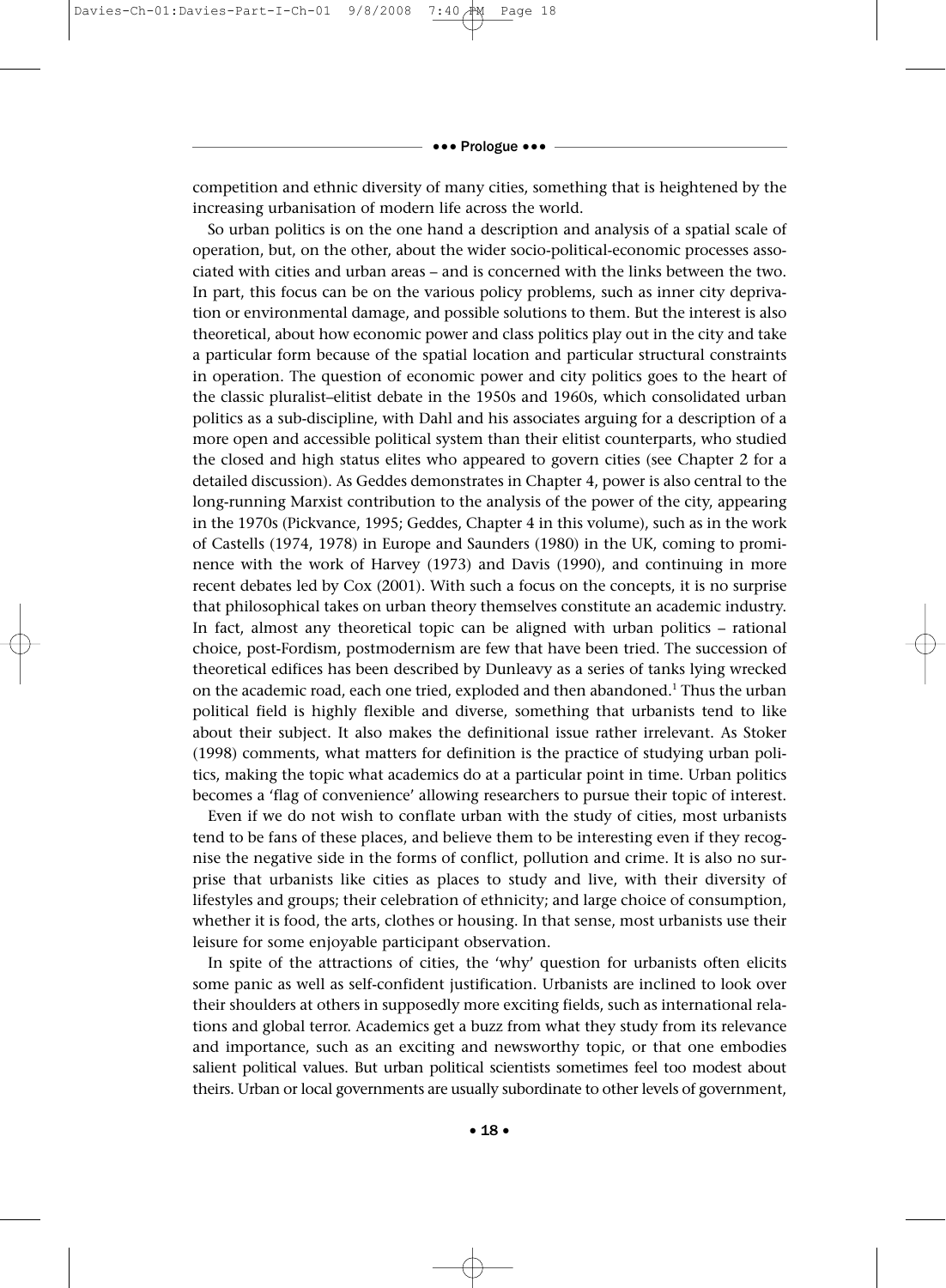with less powers and responsibilities, and where key decisions about powers and finances get taken at other levels. This diminutive status in politics can make people think that the topic is less important than the prominent dealings of nation states or international organisations (Wolman and Goldsmith, 1992: 1). In the English case, the lack of importance is underlined by the poor way in which local government has been treated by the sovereign parliament and executive in the years since the mid-1970s, with the loss of its powers and controls over finance along with intense legal regulation by the centre (John, 1994), which successive governments have done nothing to correct, and if anything have heightened. Indeed, a recent study highlights just how few functions and resources locally elected governments control in their area (Wilks-Heeg and Clayton, 2006). Partly this subordination is the result of the unusual centralisation of English life in its constitutional arrangements; it also reflects the contempt for local government by the London political elite, which a study of senior politicians and civil servants revealed through a series of off-the-record interviews (Jones and Travers, 1996). Partly because local government is perceived to administer things that others consider to be dull, such as bin emptying, street cleaning, drainage, and building quality, it is assumed the administration and decision-making of these activities is similarly tedious. And one prominent public figure, Lord Redcliffe-Maud, even described local government as 'sewage without tears'. <sup>2</sup> Then there is the British equation of local government with bureaucratic routine, petty-fogging red tape, corruption, small mindedness, mediocrity, embodying the limited nature of social culture outside the great metropolis, where it is hard to see grand opera, for example. Such is what the London elite would have others believe, but such public perception may rub off on students of urban politics who may think the subject boring and have to defend its choice to their families who may share the popular misconceptions. However, the British case is extreme – a cause for academic interest rather than the opposite – as local government has a greater importance in national life in France and the USA where local politicians are national figures.

In fact, it is possible to find the very features that make local government unattractive to some appealing to others. Sewage may be about the machinations of minor bureaucrats, but it can illustrate issues of power and collective action problems. There is a fashionable set of research in historical studies about rubbish, dirt, waste, which illustrate the nature of the urban space. $^3$  In fact, the very grittiness, action-centredness and practicality of the problems that typical urban governments face creates research opportunities for the budding urbanist, a topic this chapter returns to.

Enthusiasm for the interesting aspects of urban politics should not be confused with belief in the topic. A lot of writers assume that the very characteristics that others despise in urban politics can actually be a reason for studying it. Thus the subordination of urban political institutions and the practical policy-orientated aspects of urban policy become fetishised. Because local government is supposed to embody certain values, following them through may be an attractive route for the researcher or at least a background set of concerns that inform a study. Such normative preoccupations are very common in research, and often influence that important early decision to opt for a topic of study. Someone who is interested in the state of the

• 19 •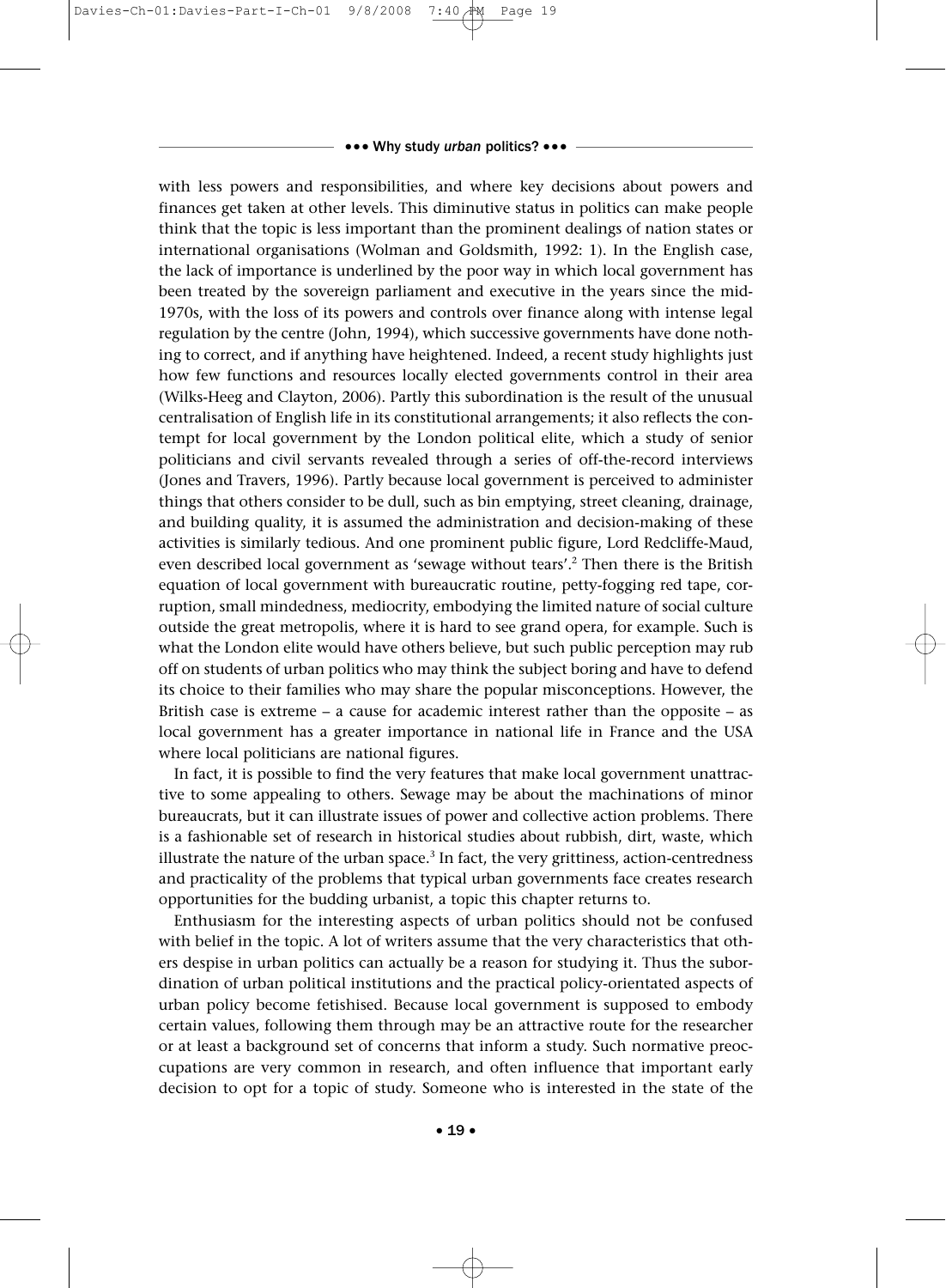••• Prologue •••

environment studies green politics, a feminist studies women and so on. The belief in the values of political decentralisation thus may influence the topic choice. These values are implicit in the arguments of local representative organisations, local bureaucrats and politicians and some academics that seek to defend its autonomy and believe that local democracy is by definition a good thing. They are usually about the relevance and appropriateness of locally informed choices, based on the group of people affected by a set of decisions, a set of arguments going back to J. S. Mill in *Representative Government*. Related to this is the value of pluralism in the grand polity (Sharpe, 1970), allowing a thousand flowers to bloom. Not only is such diversity a good thing in itself, but it allows for innovation. From this core, local government has been seen to embody a host of desirable political values, such as equality and diversity. This is not the place to have a detailed review of the theory of local government, except to say that such attempts usually fail because the empirics fail to support the argument – there is nothing special in local government terms of representation, pluralism and innovation, and much of the opposite can be found. It is impossible to create a range of public goods for local government which do not involve other levels of government making a universal justification of self-government activities something of a chimera. In any case, the so-called values are so vague that it is hard to come up with a specific justification of local government actions or institutions (Stoker, 2005). Moreover, value-driven research rarely makes for good social science as it encourages the researcher to confirm an initial set of values.

In any case, most social scientists find that, in the business of doing research, value concerns often take the back seat because the main project becomes that of explanation and engagement with the theoretical problems of the discipline. In many ways the topic of study may not be relevant. It is possible to imagine many topics that appear to be dull on the outside but become fascinating as the research develops. In that sense, it does not matter what to study, but how to do it. Here we have what may be called the 'Swiss cowbell theory of dissertation topic choice'. The thought experiment works like this: imagine a research student who has to start a dissertation on Swiss cowbells (say because of a funding opportunity), who is initially disheartened by the topic, but then comes to examine the variation in cowbell sizes and sounds, invents a theory of political cooperation and conflict based on their ownership and display, which is tested by a model of the appearance of different styles and so on. Then a successful career beckons. If the cowbell theory were true, then all that would matter is that the student chooses something and sticks with it – the payoff comes in time. Choosing on the basis of initial interest and fashion does not matter because all researchers end up doing the same sort of thing, and a good researcher will create an interesting piece of work no matter how different the subject. What the initial interest does is to get people started. And in fact, accident often plays a role in starting people off on a course of study, such as a tip from a teacher or an early project that turns into a longer dissertation. Once the early choices have been made, it is easy to move to the next linked research project. Path dependence means that there are economies from staying in the same kind of work because

• 20 •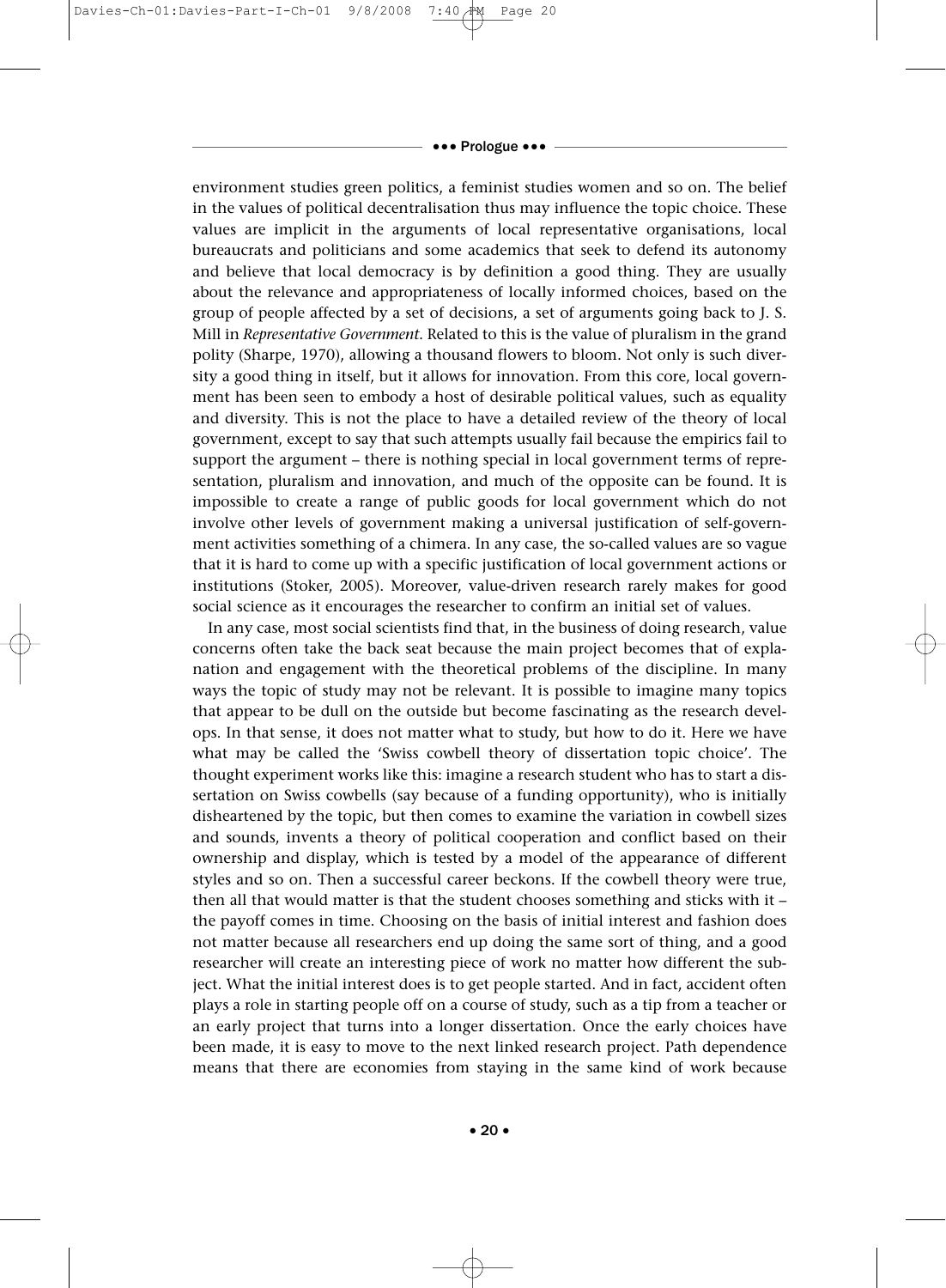#### ••• Why study *urban* politics? •••

knowledge and expertise pay off, and high transactions costs rule out a topic change. Reputation means that others ask for chapters and contributions, and research grant proposals have the right curriculum vitae to back them up.

If it is the case that topics only vary to the extent to which the researcher has engaged with them rather than some intrinsic level of interest, then what should govern the choice of topic? Issues of practicality and tractability now come to the fore. And here urban politics has some unique advantages, especially for the beginning student; and if they were more widely known about, would make international relations researchers green with envy, particularly when they have sunk their precious investment of time and resources in studying something so inaccessible as an international political movement, for example.

Urban politics has two main characteristics that derive from its location in multiple and often small units below the level of the state – the first is propinquity; the second is numerosity (see John, 2006 for an outline of the argument). Propinquity denotes the closeness of the urban space where actors interact frequently and tend to be small in number. The urban is politics in miniature and this creates a particular kind of political system rather than a mirror image of other levels, largely to do with smaller numbers of the elite and the ease at which its members can interact. And it is no surprise that one of the enduring themes of the study of urban politics is political power, not because power only operates at the local level, but that an urban space is a convenient and tractable unit for studying such a difficult phenomenon and power takes a particular form in a localised space, which partly explains the profusion of community power studies of the 1960s, the Marxist accounts of the 1970s and 80s, and the regime case studies of the 1990s. It is possible for one person to make the rounds of the whole local political elite, such as the author and Alistair Cole did for their study of four cities in Britain and France (Cole and John, 2001), so much so that the researchers became a rather over-familiar sight in the waiting rooms of their case study municipalities. Trying that in Whitehall or Washington would require an army of researchers who would still be overwhelmed by the exercise.

Propinquity also means the actors are close to what they administer – there is a coal face aspect to urban politics where policy and implementation are near to the political process (see Yates, 1977), and where politics extends way beyond the formal institutions into the realms of governance and civil society. For the political scientist who wants to study real-world phenomena, but still look at the role of political actors, the urban space is appropriate, and more interesting than the field offices of a large central government department, for example. Thus the student of terror can get much more of a handle of the origins and impact of terrorism by studying the local factors leading to recruitment and the policies adopted to counteract it. As Tip O'Neal (O'Neill and Hymel, 1995) said, 'all politics is local'. When dug down, the local aspects of political phenomena are usually at work because actors usually relate to particular places for electoral support where they make contact with their followers; on the policy side decision-makers need to address the practicalities and politics of implementation in particular places, which end up being the places that local government

• 21 •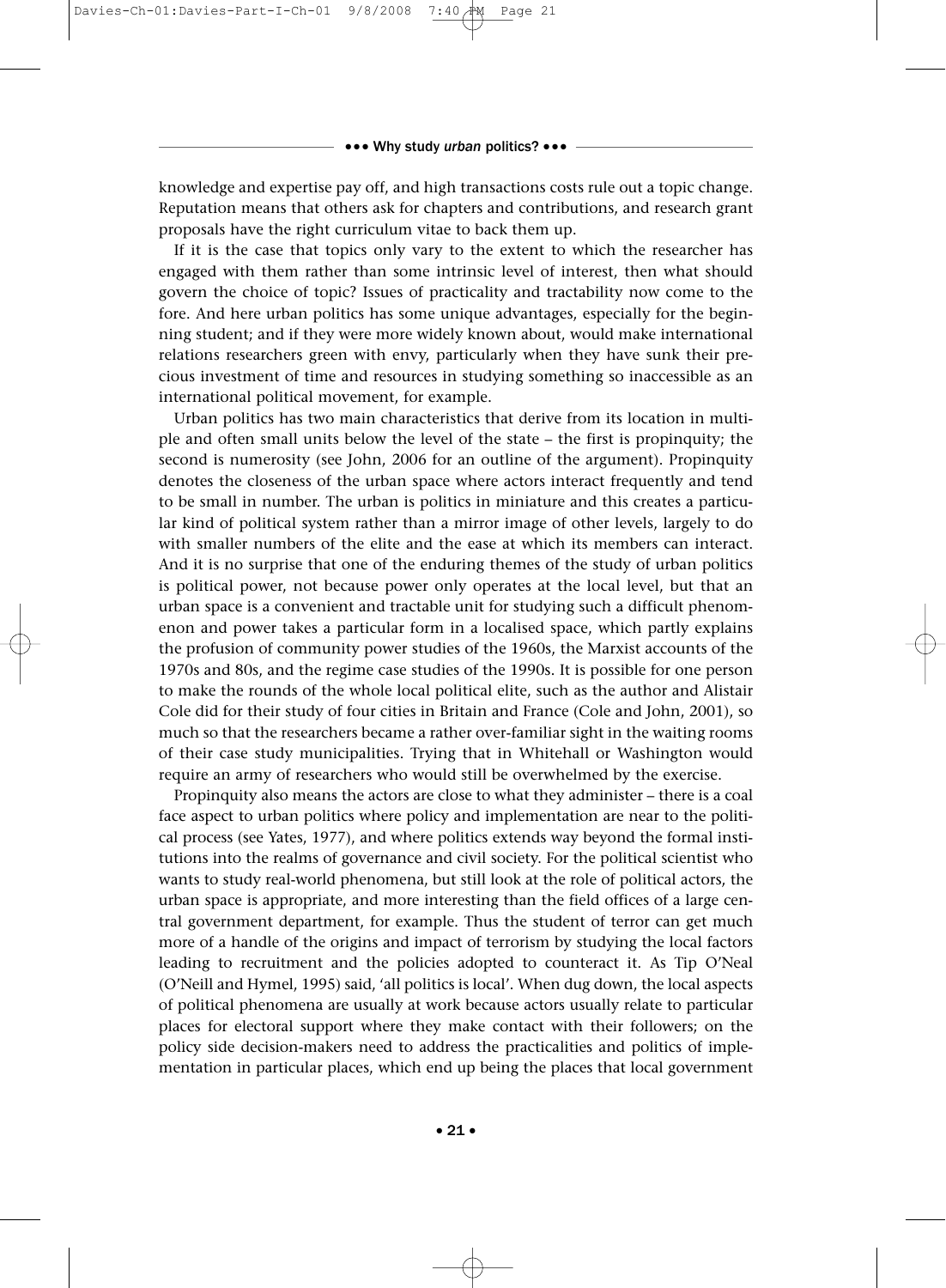administers and the wide array of governmental and non-governmental organisations interact to try to solve collective action problems. Typically urban problems intersect with a wide variety of fields, and propinquity means that questions of society, race and poverty closely intersect with politics. Thus urban political scientists have a rich vein of interdisciplinary work to draw upon without becoming economists, sociologists, lawyers and social policy experts. Propinquity has some even more obvious advantages as it is possible to study out of one's back door as universities are usually located in or near to cities or towns accessible to the urban researcher. Apart from the cost and convenience of the bus rather than the airplane, it is usually the case that urban political actors are willing to see a local researcher (though the backyard can create problems too). Even if the urban area is overseas, it is usually easier to get access than to the offices of a national government, for example.

Numerosity is the multiple occurrences of local governments, often amounting to many hundreds. For statistical projects hungry for large numbers, urban politics is a feast because the large N means that it is acceptable to deploy a test based on a 95 percent confidence interval with the idea that some of the natural variation in observations comes from chance, which means it is possible to make inferences when things do not happen by chance. This is a massive advantage because the nation state has only one observation or a limited number. Even comparative politics projects can only have a handful of cases, which can be multiplied by having observations over time, but not by that much. By contrast, it is possible to perform routine statistical tests in urban politics, such as to find out where there is a relationship between political parties and public expenditure for example, which has stimulated a plethora of output studies (e.g. Boyne, 1985).

Numerosity is not just of advantage to the statistically literate, it is a boon to the qualitative researcher as the abundance of local government units means that there are many cases from which to choose. This convenient factor means that the researcher can select cases on variations of the independent variable as well as ensure that the dependent variable varies too. By being rigorous on selection, it is possible to re-create scientific conditions in the data with just a few cases. In this sense, research in urban politics is much closer to meeting the ideals of *Designing Social Inquiry* (King et al., 1994) than most projects in the comparative country field.

Rather than be down-hearted at the lowly status of urban politics or over-inflated by an exaggerated sense of its virtues, the urban researcher should be glad that the topic offers many natural advantages as well as offering interesting places like cities to study. Research is easier and is more tractable than at other levels of government. It offers more possibilities for good social science because numerosity ensures variation in the units and propinquity enhances quality of and access to the data. It is no surprise that urban politics was the starting point for some of the major political scientists in the twentieth century, such as Dahl, Polsby and Lowi in the US, and Dunleavy and Newton in the UK. Given the natural advantages, it would not be surprising if more scholars found the urban route in the twenty-first century.

• 22 •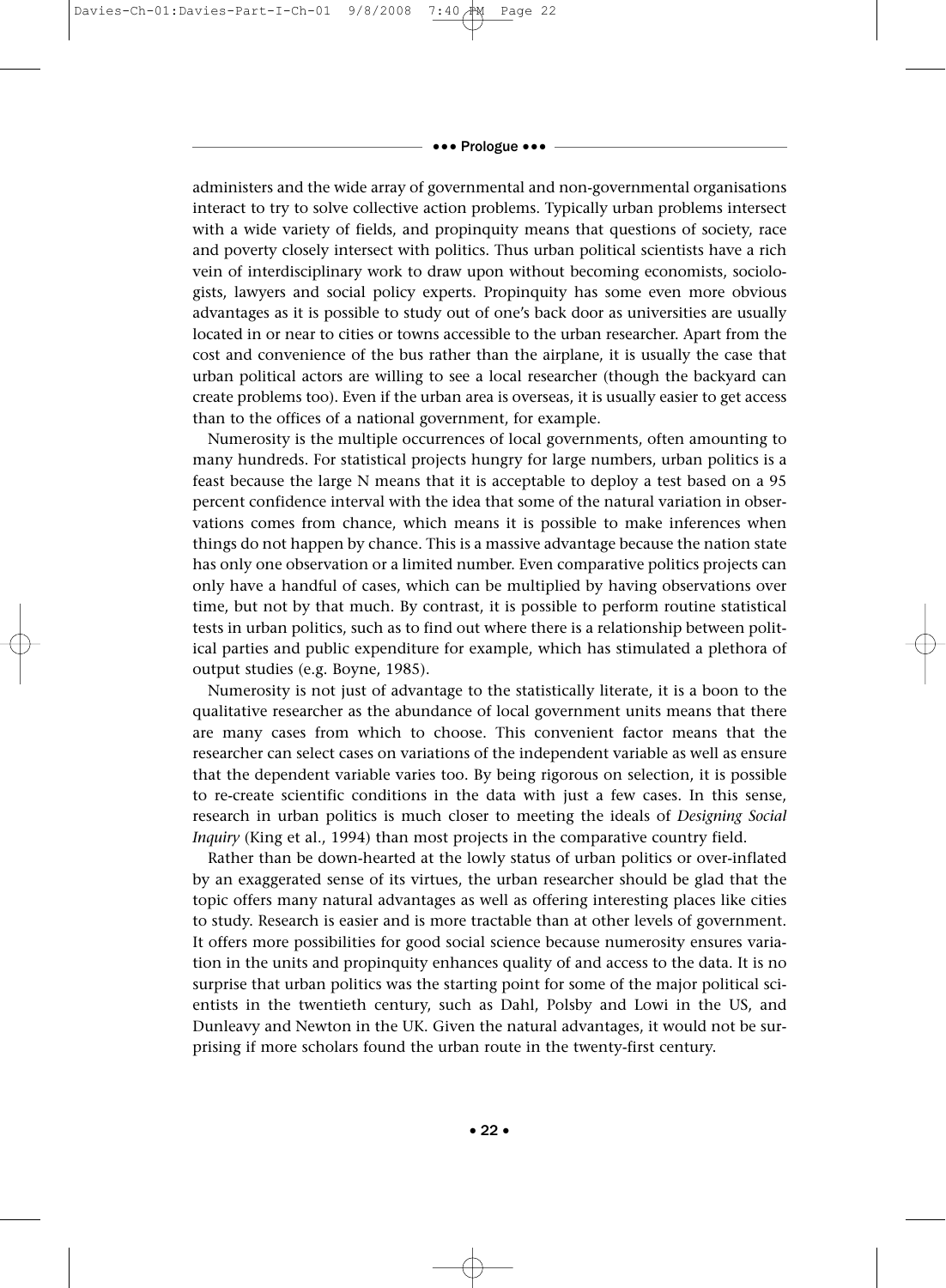••• Why study *urban* politics? •••

#### **Notes**

- 1 Comment made at an urban politics panel at the UK Political Studies Association annual conference, Leicester 1993.
- 2 As reported in Peter Hamant (ed.), 1978, *The Empire Club of Canada Speeches 1977–1978*. Toronto, Canada: The Empire Club Foundation. pp. 41–54.
- 3 See the London Consortium course, 'Shit and civilization: Our ambivalent relationship to ordure in the city, culture, and the psyche'.

#### **References**

Boyne, G. (1985) 'Theory, methodology and results in political science: The case of output studies', *British Journal of Political Science*, 15: 473–515.

Castells, M. (1974) *Monopolville: L'entreprise, l'Etat, l'urbain.* Paris: Mouton.

- Castells, M. (1978) *City, Class and Power.* London: Macmillan.
- Cole, A. and John, P. (2001) *Local Governance in England and France.* London: Routledge.
- Cox, K. (2001) 'Territory, politics and the urban', *Political Geography,* 20: 745–62.

Davis, M. (1990) *City of Quartz: Excavating the Future in Los Angeles*. London: Verso.

Dunleavy, P. (1980) *Urban Political Analysis.* London: Macmillan.

Harvey, D. (1973) *Social Justice and the City.* London: Arnold.

John, P. (1994) 'Central-local relations in the 1980s and 1990s: towards a policy learning approach'*, Local Government Studies*, 20 (3): 412–36.

John, P. (2006) 'Methodologies and research methods in urban political science' in Harald Baldersheim and Hellmut Wollmann (eds), *The Comparative Study of Local Government and Politics. Overview and Synthesis.* Opladen: Barbara Budrich Publishers (World of Political Science series).

Jones, G. and Travers, G. (1996) *Attitudes to Local Government In Westminster and Whitehall.* Commission for Local Democracy Report No 14 (May 1995).

- King, G., Keohane, R. and Verba, S. (1994) *Designing Social Inquiry.* Princeton, NJ: Princeton University Press.
- O'Neill, T. and Hymel, G. (1995) *All Politics Is Local: And Other Rules of the Game.* Adams Media Corporation.

Pickvance, C. (1995) 'Marxist theories of urban politics', in D. Judge, G. Stokes and H. Wolman (eds), *Theories of Urban Politics*. London: Sage.

Saunders, P. (1980) *Urban Politics.* Hamondsworth: Penguin.

Sellers, J. (2005) 'Re-placing the nation. An agenda for comparative urban politics', *Urban Affairs Review*, 40: 419–45.

Sharpe, L.J. (1970) 'Theories and values of local government', *Political Studies*, 18 (2): 153–74.

Stoker, G. (1998) 'Theory and urban politics', *International Political Science Review,* 19 (2): 119–29.

Stoker, G. (2005) *What is Local Government For?* London: New Local Government Network.

Wilks-Heeg, S. and Clayton, S. (2006) *Whose Town is it Anyway?* York: Joseph Rowntree Charitable Trust.

Wolman, H. and Goldsmith, M. (1992) *Urban Politics and Policy.* Oxford: Blackwell.

Yates, D. (1977) *The Ungovernable City.* Cambridge, MA: MIT Press.

Young, K. (ed.) (1975) *Essays on the Study of Urban Politics.* London: Macmillan.